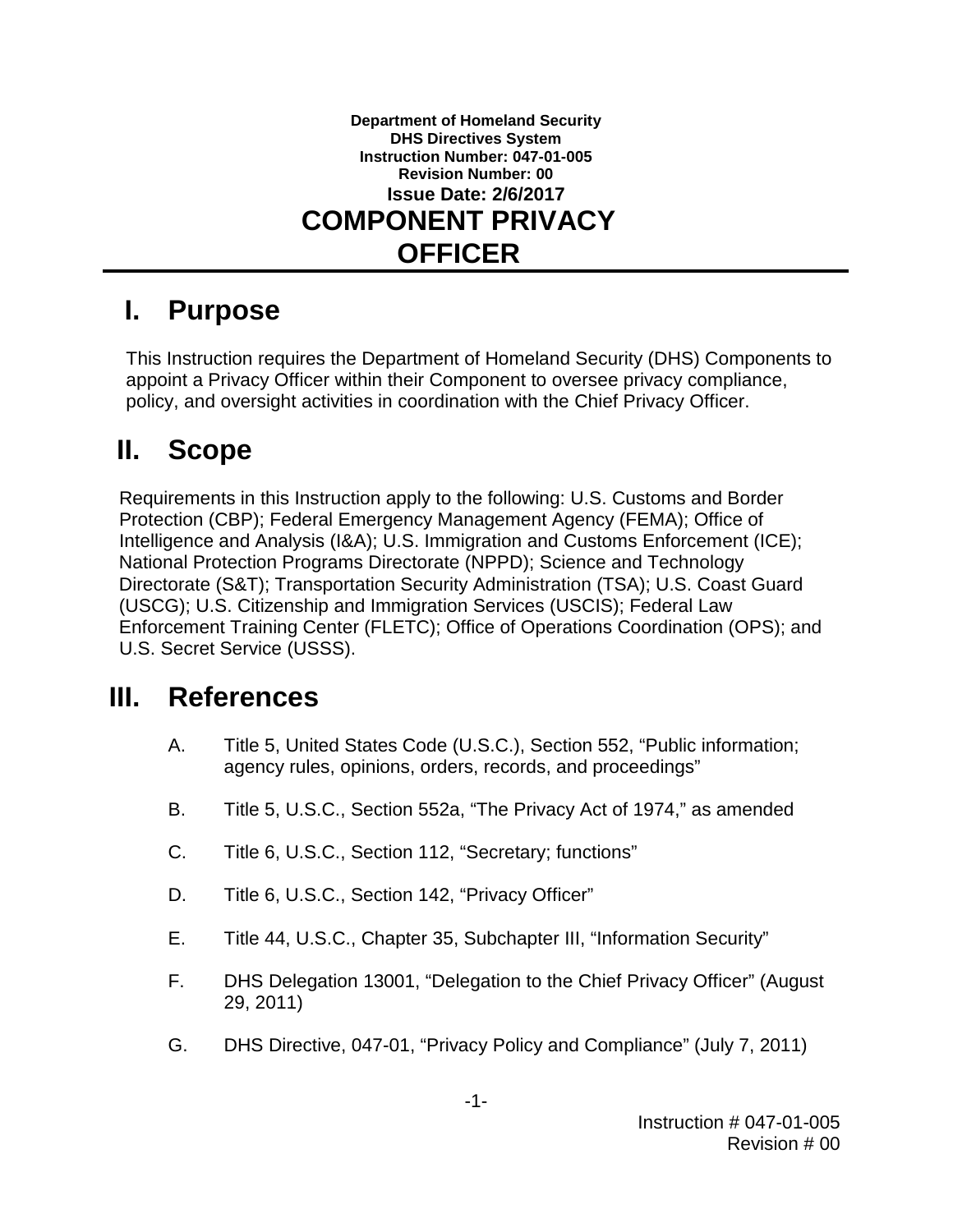- H. Memorandum from the Deputy Secretary to Component Heads, "Designation of Component Privacy Officers" (June 5, 2009)
- I. Memorandum from the Secretary to Component Heads, "Designation of Component Level Privacy Officers" (May 3, 2007).

# **IV. Responsibilities**

- A. **The Chief Privacy Officer**: Provides leadership for establishing, overseeing the implementation of, and issuing guidance on DHS privacy policy, via the DHS 112 process, which is an official means of communicating to DHS employees the policies, delegations of authority, and procedures necessary for DHS to comply with pertinent Executive Orders, statutes, regulations, and policies. All DHS officers and employees are responsible for acting in accordance with the applicable policies and procedures as established in the Directives System. The System consists of Policy Statements, Directives, and Instructions that are systematically prepared and revised to meet the needs of DHS.
- B. **Component Heads**: In accordance with References (H) and (I), Heads of the following Components appoint a Component Privacy Officer: CBP, FEMA, I&A, ICE, NPPD, S&T, TSA, USCG, USCIS, FLETC, OPS, and USSS. The Component Privacy Officer designated 1) is a senior level federal employee with significant experience and background in privacy; 2) reports directly to the Component Head; and 3) receive appropriate support and resources for his/her respective programs to implement this Instruction.

#### C. **Component Privacy Officer:**

- 1. Serves as the Chief Privacy Officer's main point of contact to implement the policies and directives of the DHS Privacy Office;
- 2. Prepares Privacy Threshold Analyses, Privacy Impact Assessments, and System of Records Notices, as well as any associated privacy compliance documentation, as directed by the DHS Privacy Office policy or required by law;
- 3. Provides privacy oversight to avoid potential conflict with Chief Information Officer or Chief Information Security Officer obligations with respect to oversight of information, including Personally Identifiable Information (PII);
- 4. Identifies privacy issues related to Component programs and applies appropriate privacy policies and federal privacy laws;